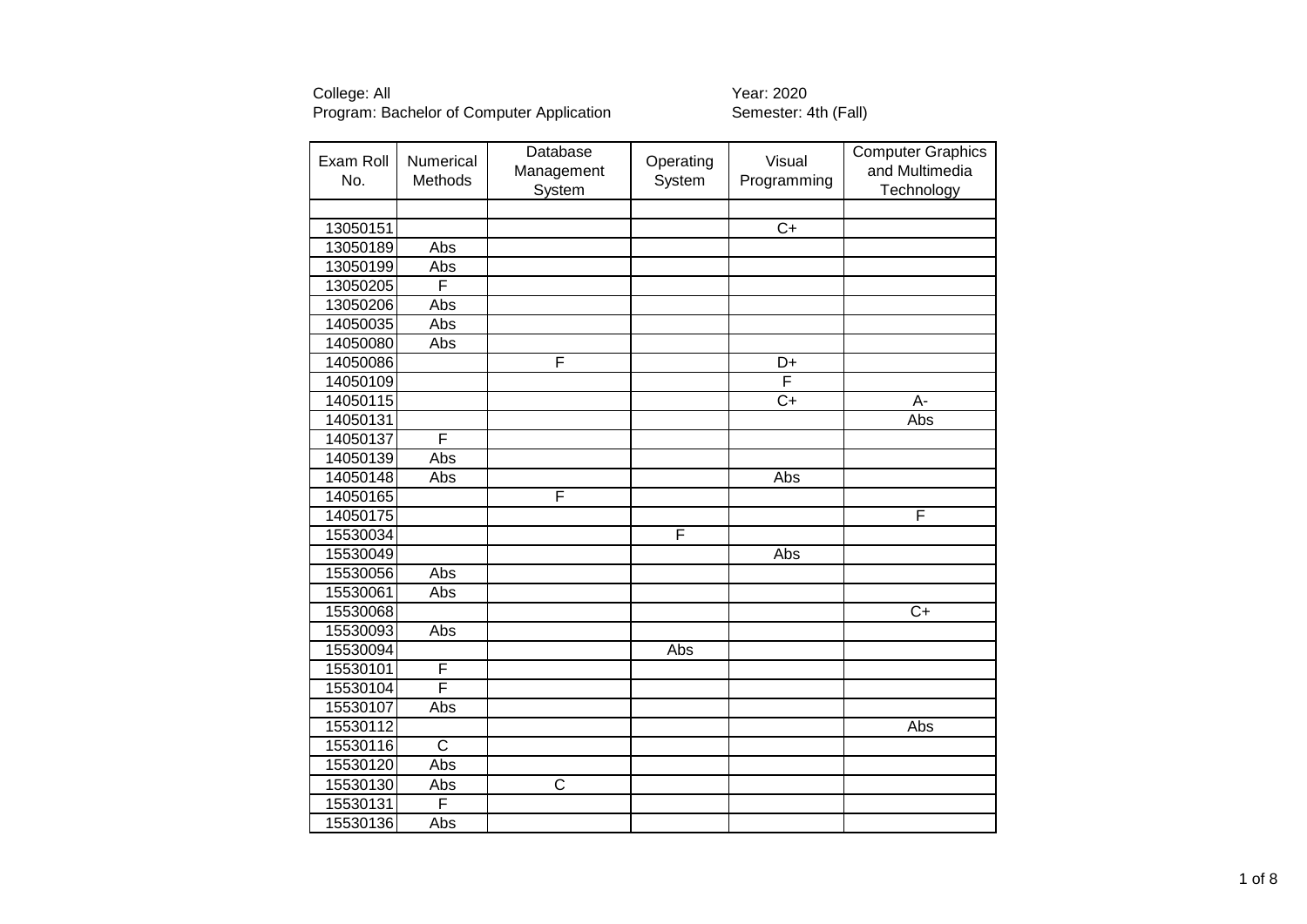| Exam Roll<br>No. | <b>Numerical</b><br>Methods | Database<br>Management<br>System | Operating<br>System | Visual<br>Programming | <b>Computer Graphics</b><br>and Multimedia<br>Technology |
|------------------|-----------------------------|----------------------------------|---------------------|-----------------------|----------------------------------------------------------|
|                  |                             |                                  |                     |                       |                                                          |
| 15530167         | Abs                         |                                  |                     |                       |                                                          |
| 15530182         |                             |                                  | Abs                 |                       |                                                          |
| 15530193         | F                           |                                  |                     |                       |                                                          |
| 15530198         |                             |                                  | F                   |                       |                                                          |
| 16530004         | F                           |                                  |                     |                       |                                                          |
| 16530007         | $\overline{B}$              |                                  |                     |                       |                                                          |
| 16530009         | F                           |                                  |                     |                       |                                                          |
| 16530011         | F                           |                                  |                     |                       | $\overline{\mathsf{C}}$                                  |
| 16530021         |                             | F                                |                     |                       |                                                          |
| 16530031         |                             | F                                |                     |                       |                                                          |
| 16530032         |                             | Abs                              |                     |                       | Abs                                                      |
| 16530042         |                             |                                  |                     |                       | Abs                                                      |
| 16530050         |                             |                                  |                     |                       | Abs                                                      |
| 16530059         |                             | Abs                              |                     |                       | Abs                                                      |
| 16530067         |                             |                                  |                     | <b>Abs</b>            |                                                          |
| 16530071         |                             |                                  |                     | Abs                   |                                                          |
| 16530078         |                             | F                                |                     |                       |                                                          |
| 16530082         | Abs                         | Abs                              | Abs                 |                       |                                                          |
| 16530092         | Abs                         |                                  |                     |                       | Abs                                                      |
| 16530097         |                             | F                                |                     |                       |                                                          |
| 16530106         | F                           |                                  |                     |                       |                                                          |
| 16530120         |                             |                                  |                     |                       | <b>B-</b>                                                |
| 16530122         | Abs                         |                                  |                     |                       |                                                          |
| 16530125         | F                           |                                  |                     |                       |                                                          |
| 16530135         | F                           |                                  |                     |                       |                                                          |
| 16530140         | $\overline{C+}$             |                                  |                     |                       |                                                          |
| 16530161         |                             |                                  | $C+$                |                       |                                                          |
| 16530164         | F                           |                                  |                     |                       |                                                          |
| 16530174         | F                           |                                  |                     |                       |                                                          |
| 16530179         | Abs                         | Abs                              |                     |                       |                                                          |
| 16530186         | F                           |                                  |                     |                       |                                                          |
| 16530205         |                             | F                                |                     |                       |                                                          |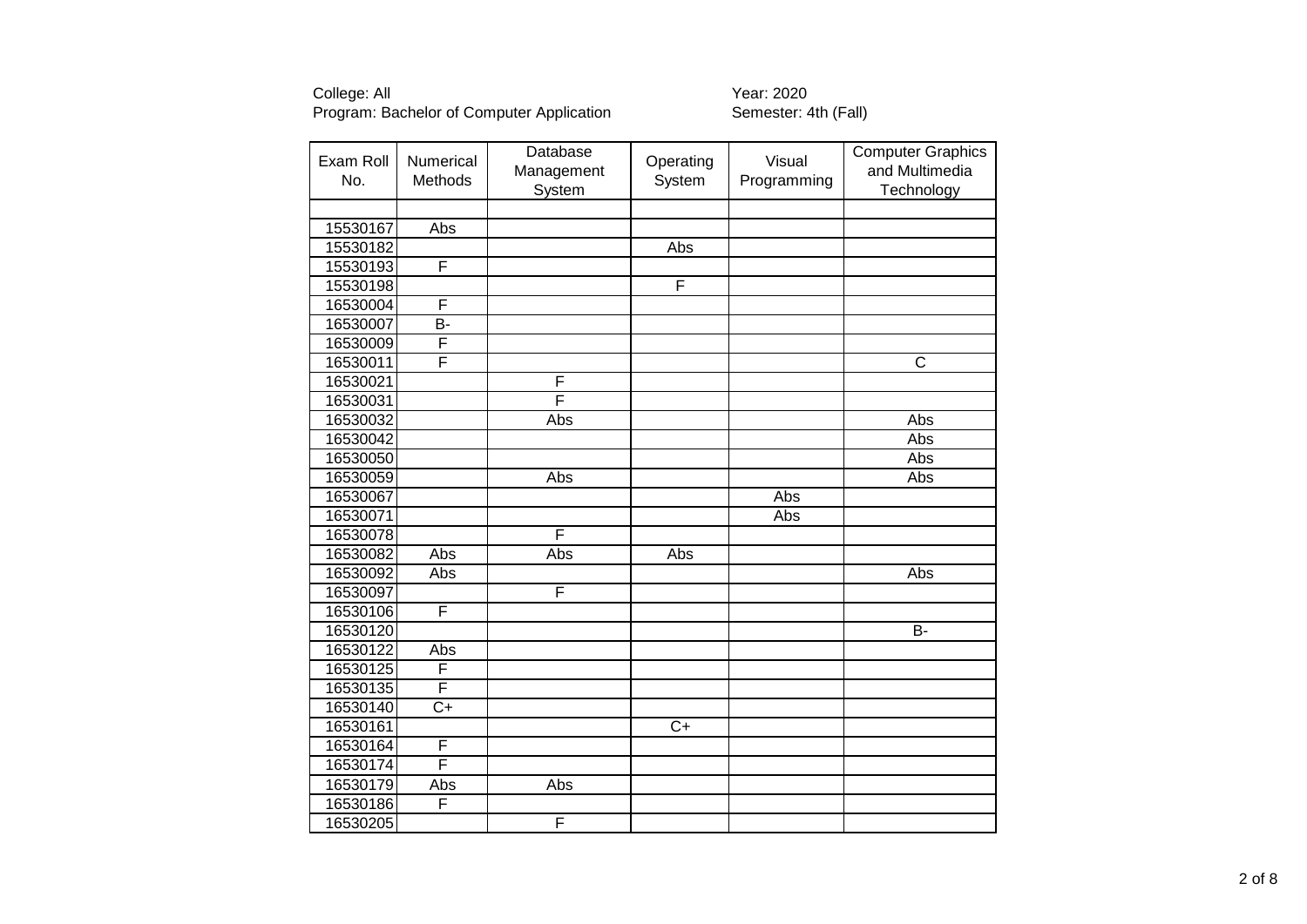| Exam Roll<br>No. | Numerical<br>Methods | Database<br>Management<br>System | Operating<br>System | Visual<br>Programming | Computer Graphics<br>and Multimedia<br>Technology |
|------------------|----------------------|----------------------------------|---------------------|-----------------------|---------------------------------------------------|
|                  |                      |                                  |                     |                       |                                                   |
| 16530206         |                      |                                  | B-                  |                       |                                                   |
| 16530207         |                      | F                                | <b>B-</b>           |                       |                                                   |
| 16530212         | F                    |                                  |                     |                       |                                                   |
| 17530001         |                      | Abs                              |                     |                       |                                                   |
| 17530003         |                      |                                  |                     |                       | F                                                 |
| 17530005         |                      |                                  |                     | D+                    |                                                   |
| 17530006         |                      |                                  |                     | D+                    |                                                   |
| 17530007         |                      |                                  |                     |                       | $\overline{C}$                                    |
| 17530012         | F                    |                                  |                     |                       | F                                                 |
| 17530017         |                      |                                  | Abs                 |                       |                                                   |
| 17530019         |                      | F                                |                     |                       |                                                   |
| 17530024         | $\overline{C}$       |                                  |                     |                       | $\overline{C}$                                    |
| 17530029         | F                    |                                  |                     |                       |                                                   |
| 17530035         | F                    |                                  |                     |                       |                                                   |
| 17530039         | F                    |                                  |                     |                       |                                                   |
| 17530040         | F                    |                                  |                     |                       |                                                   |
| 17530041         | $C+$                 |                                  |                     |                       |                                                   |
| 17530045         | F                    |                                  |                     |                       |                                                   |
| 17530047         | F                    |                                  |                     |                       |                                                   |
| 17530051         | F                    |                                  |                     |                       |                                                   |
| 17530055         | $B+$                 | Abs                              | A                   |                       | A                                                 |
| 17530064         |                      |                                  | F                   | Abs                   | Abs                                               |
| 17530068         |                      |                                  |                     |                       | Abs                                               |
| 17530071         |                      |                                  | А-                  |                       |                                                   |
| 17530076         |                      |                                  | $C+$                |                       |                                                   |
| 17530080         | F                    |                                  |                     |                       |                                                   |
| 17530100         |                      |                                  |                     | F                     |                                                   |
| 17530101         | F                    |                                  |                     |                       | <b>B-</b>                                         |
| 17530107         |                      | A                                |                     |                       |                                                   |
| 17530111         |                      |                                  |                     | $\mathsf C$           |                                                   |
| 17530133         |                      |                                  | A                   | B-                    |                                                   |
| 17530143         |                      |                                  |                     | Ċ-                    |                                                   |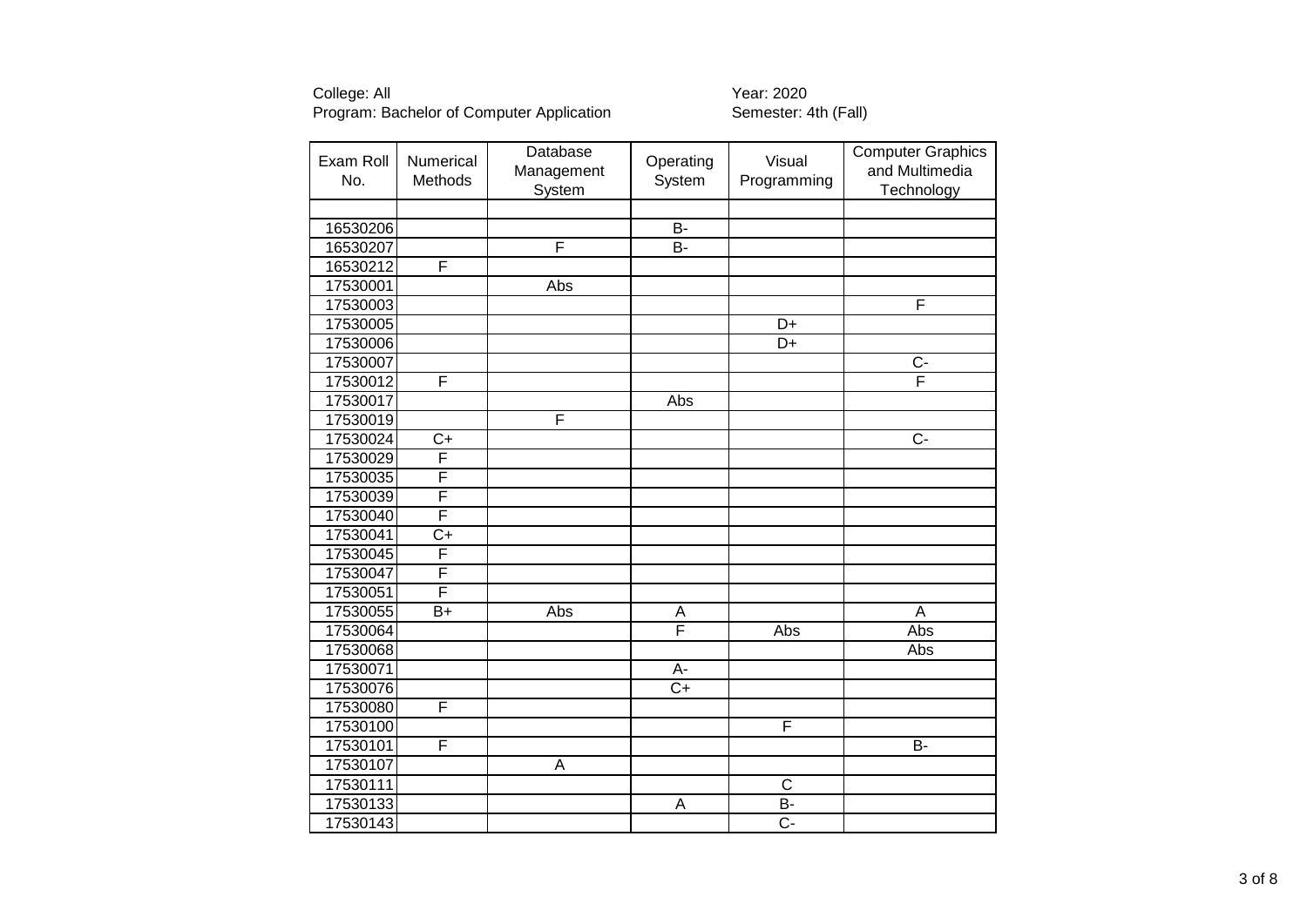| Exam Roll<br>No. | Numerical<br>Methods | Database<br>Management<br>System | Operating<br>System     | Visual<br>Programming | <b>Computer Graphics</b><br>and Multimedia<br>Technology |
|------------------|----------------------|----------------------------------|-------------------------|-----------------------|----------------------------------------------------------|
|                  |                      |                                  |                         |                       |                                                          |
| 17530145         |                      |                                  |                         | $\overline{C}$        |                                                          |
| 17530165         | F                    |                                  |                         |                       |                                                          |
| 17530166         |                      |                                  |                         | $\overline{C+}$       |                                                          |
| 17530168         | F                    |                                  | $\overline{B}$          |                       |                                                          |
| 17530169         | Abs                  |                                  |                         |                       |                                                          |
| 17530173         | F                    |                                  | F                       |                       |                                                          |
| 17530174         | F                    |                                  |                         |                       |                                                          |
| 17530176         | F                    |                                  |                         | Abs                   |                                                          |
| 17530178         | Abs                  |                                  | Abs                     |                       |                                                          |
| 17530179         |                      |                                  | F                       |                       | B-                                                       |
| 17530180         | F                    |                                  |                         |                       |                                                          |
| 17530181         |                      |                                  | F                       |                       |                                                          |
| 17530185         | F                    |                                  |                         |                       |                                                          |
| 17530187         | F                    | F                                |                         |                       |                                                          |
| 17530188         |                      |                                  | $\overline{B}$          |                       |                                                          |
| 17530192         | Abs                  | F                                |                         |                       |                                                          |
| 17530193         |                      |                                  | F                       |                       |                                                          |
| 17530201         |                      |                                  | F                       |                       | C                                                        |
| 17530202         |                      | Abs                              |                         |                       |                                                          |
| 17530210         | F                    |                                  | Abs                     |                       |                                                          |
| 17530211         |                      |                                  | Abs                     |                       |                                                          |
| 17530212         | F                    |                                  | $\overline{\mathsf{F}}$ |                       |                                                          |
| 17530220         | Abs                  |                                  | F                       |                       |                                                          |
| 17530223         |                      |                                  |                         |                       | C                                                        |
| 17530226         | F                    |                                  | F                       |                       |                                                          |
| 18530002         |                      |                                  | <b>B-</b>               | $\overline{\text{c}}$ | F                                                        |
| 18530003         |                      | F                                |                         |                       | A                                                        |
| 18530009         |                      |                                  |                         |                       | $B+$                                                     |
| 18530012         | Abs                  | Abs                              |                         |                       | Abs                                                      |
| 18530014         | Abs                  | F                                |                         |                       | F                                                        |
| 18530015         | F                    | F                                |                         |                       | $B+$                                                     |
| 18530016         |                      |                                  |                         |                       | Abs                                                      |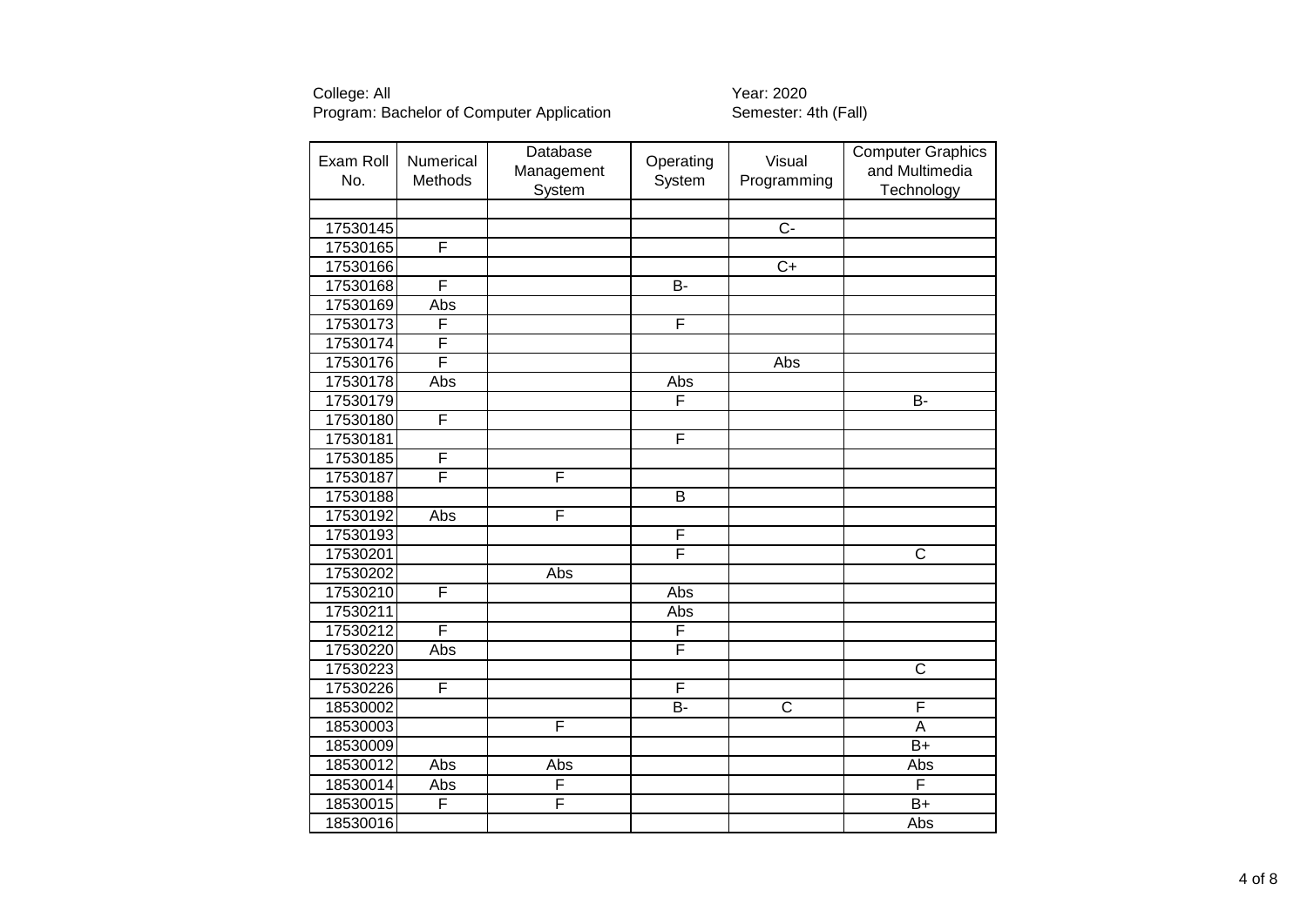| Exam Roll<br>No. | Numerical<br>Methods  | Database<br>Management<br>System | Operating<br>System   | Visual<br>Programming | <b>Computer Graphics</b><br>and Multimedia<br>Technology |
|------------------|-----------------------|----------------------------------|-----------------------|-----------------------|----------------------------------------------------------|
|                  |                       |                                  |                       |                       |                                                          |
| 18530019         |                       |                                  |                       |                       | F                                                        |
| 18530022         | F                     |                                  |                       |                       |                                                          |
| 18530024         |                       | F                                |                       | $\overline{B}$        |                                                          |
| 18530026         |                       | Abs                              |                       |                       | Abs                                                      |
| 18530027         |                       | Abs                              |                       |                       | Abs                                                      |
| 18530029         | F                     | $\overline{B}$                   |                       |                       |                                                          |
| 18530031         |                       |                                  |                       |                       | Abs                                                      |
| 18530033         |                       | F                                |                       |                       | $\overline{\text{c}}$                                    |
| 18530037         |                       | F                                |                       |                       | F                                                        |
| 18530038         |                       | B-                               |                       |                       | F                                                        |
| 18530043         | Abs                   |                                  |                       |                       | Abs                                                      |
| 18530044         |                       |                                  |                       | $\overline{C}$        |                                                          |
| 18530049         |                       | F                                |                       |                       |                                                          |
| 18530050         | F                     |                                  |                       |                       |                                                          |
| 18530053         |                       | F                                |                       | $\overline{C}$        |                                                          |
| 18530055         | Abs                   |                                  | Abs                   |                       |                                                          |
| 18530060         | F                     |                                  |                       |                       |                                                          |
| 18530061         | F                     |                                  | <b>B-</b>             |                       |                                                          |
| 18530069         |                       |                                  | $\overline{\text{c}}$ |                       |                                                          |
| 18530076         |                       | F                                |                       |                       |                                                          |
| 18530077         | F                     |                                  |                       |                       |                                                          |
| 18530082         | F                     |                                  |                       |                       |                                                          |
| 18530083         | F                     |                                  |                       |                       |                                                          |
| 18530085         | F                     |                                  | D+                    |                       |                                                          |
| 18530087         | F                     |                                  |                       |                       |                                                          |
| 18530088         | F                     |                                  |                       |                       |                                                          |
| 18530089         | Abs                   |                                  |                       |                       |                                                          |
| 18530090         | F                     |                                  |                       | $\overline{C}$        |                                                          |
| 18530091         | $\overline{\text{c}}$ |                                  |                       |                       |                                                          |
| 18530092         |                       | Abs                              |                       |                       |                                                          |
| 18530093         |                       | F                                | F                     | $\mathsf C$           |                                                          |
| 18530095         | Abs                   |                                  |                       |                       |                                                          |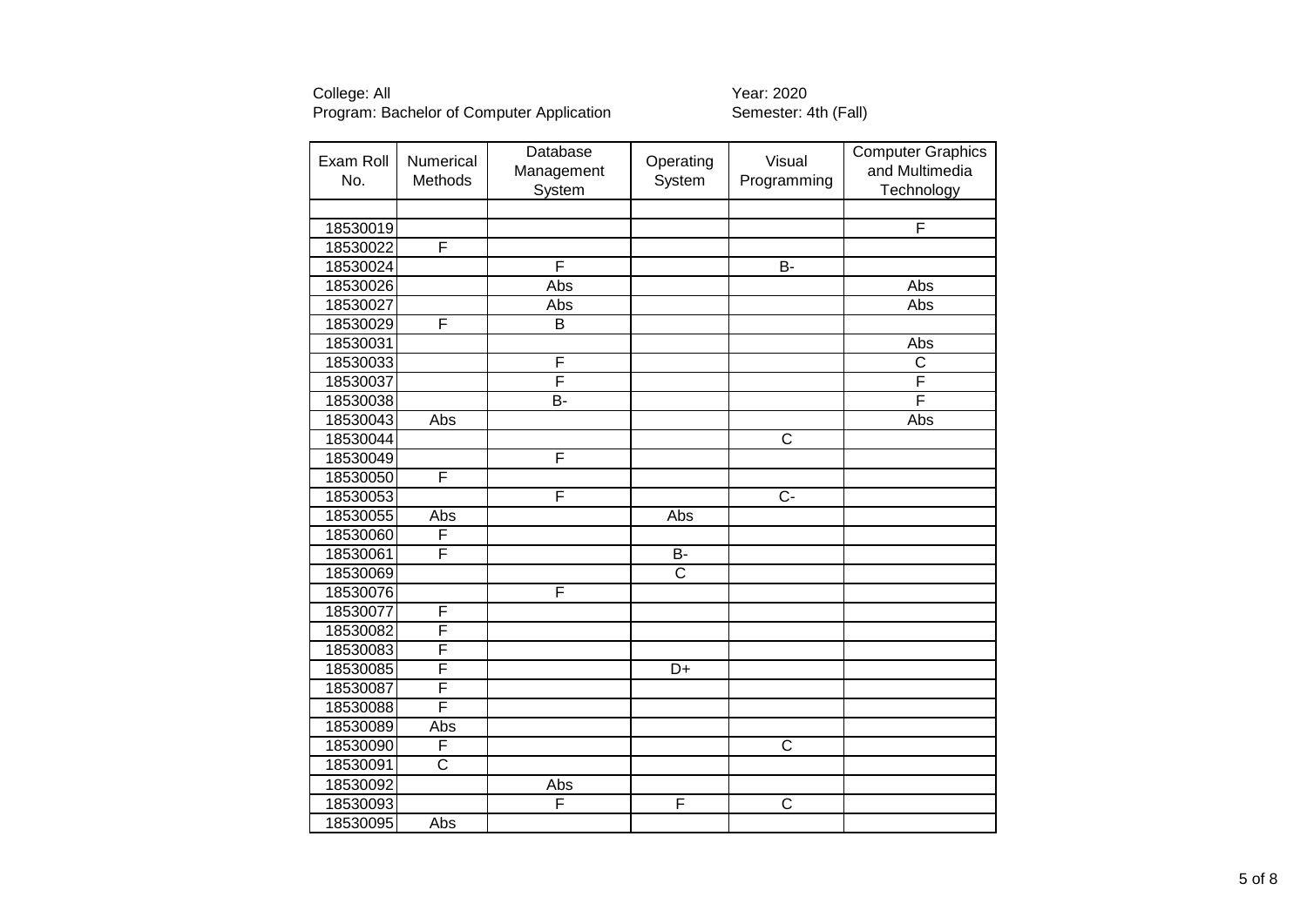| Exam Roll<br>No. | Numerical<br>Methods | Database<br>Management<br>System | Operating<br>System | Visual<br>Programming | <b>Computer Graphics</b><br>and Multimedia<br>Technology |
|------------------|----------------------|----------------------------------|---------------------|-----------------------|----------------------------------------------------------|
|                  |                      |                                  |                     |                       |                                                          |
| 18530096         | Abs                  | F                                |                     |                       |                                                          |
| 18530097         | F                    |                                  | F                   |                       |                                                          |
| 18530102         |                      |                                  | F                   |                       | F                                                        |
| 18530104         |                      | F                                |                     |                       |                                                          |
| 18530107         |                      |                                  | $B -$               |                       | $A -$                                                    |
| 18530108         | A                    |                                  |                     |                       |                                                          |
| 18530109         | F                    |                                  | Abs                 |                       | Abs                                                      |
| 18530111         |                      |                                  | F                   |                       | $\overline{\mathsf{B}}$                                  |
| 18530115         | F                    | F                                |                     |                       |                                                          |
| 18530119         |                      |                                  |                     |                       | A-                                                       |
| 18530120         | $\overline{B}$       |                                  | $\overline{B}$      |                       |                                                          |
| 18530125         | F                    | $\overline{\text{c}}$            |                     |                       |                                                          |
| 18530126         |                      |                                  |                     |                       | $\overline{B}$                                           |
| 18530127         | F                    |                                  |                     |                       |                                                          |
| 18530128         | F                    |                                  | A-                  |                       |                                                          |
| 18530130         | A                    |                                  |                     |                       |                                                          |
| 18530131         | F                    |                                  |                     |                       |                                                          |
| 18530132         | F                    | F                                |                     |                       |                                                          |
| 18530134         | F                    |                                  |                     |                       |                                                          |
| 18530137         |                      | F                                |                     |                       | F                                                        |
| 18530139         | F                    |                                  |                     |                       |                                                          |
| 18530142         |                      |                                  | F                   | Abs                   | Abs                                                      |
| 18530144         |                      |                                  |                     |                       | F                                                        |
| 18530146         | F                    |                                  |                     | $\overline{F}$        |                                                          |
| 18530147         | F                    |                                  |                     | F                     |                                                          |
| 18530149         | F                    |                                  | F                   |                       |                                                          |
| 18530150         |                      | F                                |                     | $\mathsf C$           |                                                          |
| 18530151         | F                    |                                  |                     | $\overline{\text{c}}$ |                                                          |
| 18530152         | F                    |                                  |                     |                       |                                                          |
| 18530153         | F                    |                                  |                     |                       |                                                          |
| 18530154         | A-                   |                                  |                     |                       |                                                          |
| 18530158         | Abs                  |                                  |                     |                       |                                                          |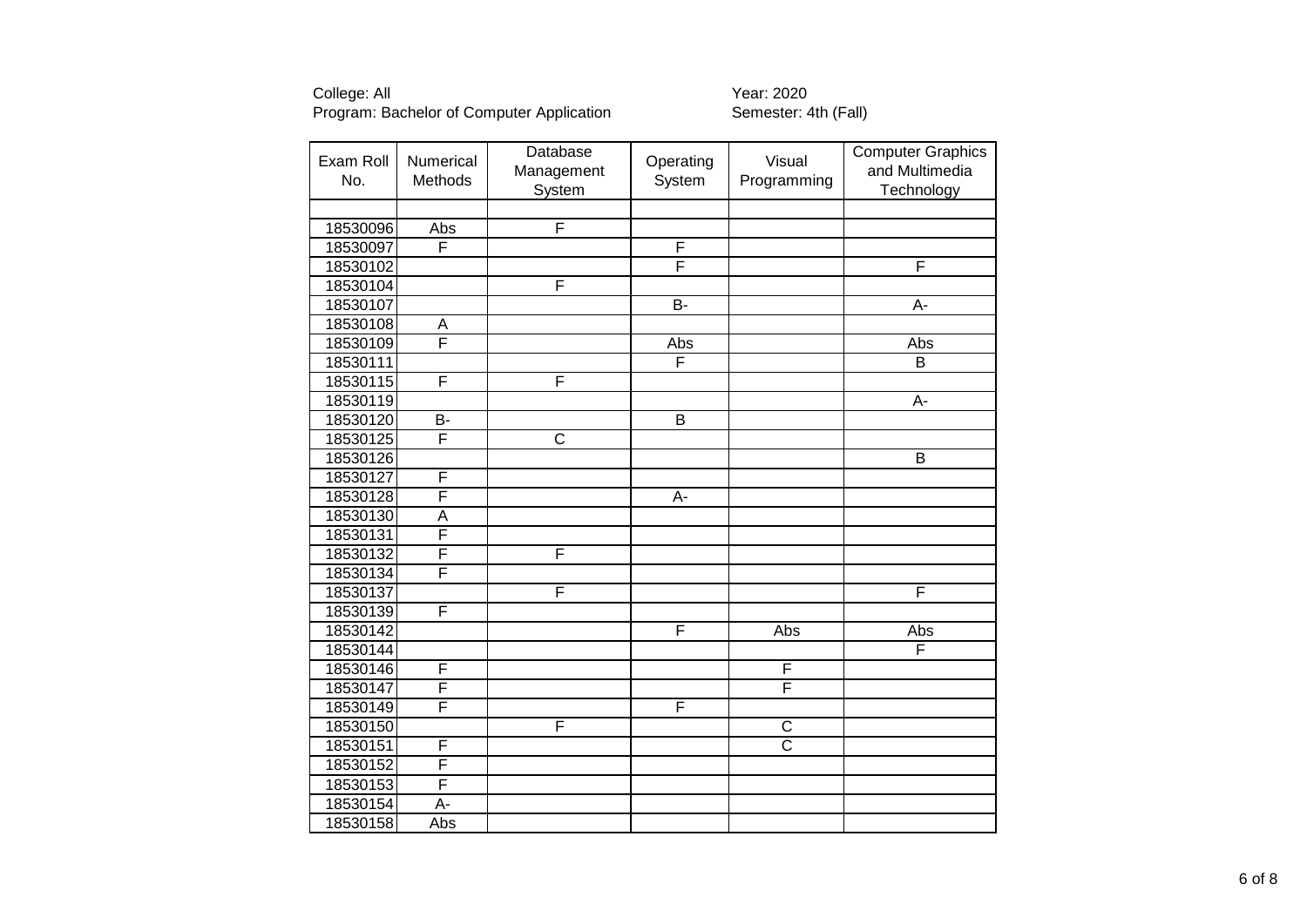| Exam Roll<br>No. | Numerical<br>Methods | Database<br>Management<br>System | Operating<br>System | Visual<br>Programming | <b>Computer Graphics</b><br>and Multimedia<br>Technology |
|------------------|----------------------|----------------------------------|---------------------|-----------------------|----------------------------------------------------------|
|                  |                      |                                  |                     |                       |                                                          |
| 18530159         |                      | B                                |                     |                       |                                                          |
| 18530163         | F                    |                                  |                     |                       | F                                                        |
| 18530164         | F                    |                                  |                     |                       | B-                                                       |
| 18530165         | F                    |                                  |                     |                       |                                                          |
| 18530166         | F                    |                                  |                     |                       |                                                          |
| 18530173         | F                    |                                  |                     |                       |                                                          |
| 18530175         | F                    |                                  |                     |                       |                                                          |
| 18530178         | Abs                  |                                  |                     |                       |                                                          |
| 18530180         |                      | F                                |                     | B-                    |                                                          |
| 18530181         | F                    | F                                |                     | F                     |                                                          |
| 18530185         |                      | B-                               |                     |                       |                                                          |
| 18530186         | Abs                  |                                  |                     | Abs                   |                                                          |
| 18530189         | Abs                  |                                  |                     |                       |                                                          |
| 18530192         |                      |                                  | Abs                 |                       | F                                                        |
| 18530193         |                      |                                  |                     |                       | F                                                        |
| 18530194         |                      |                                  | $\mathsf{C}$        |                       | Abs                                                      |
| 18530196         | F                    | F                                |                     |                       |                                                          |
| 18530204         |                      |                                  |                     |                       | Abs                                                      |
| 18530205         |                      |                                  |                     |                       |                                                          |
| 18530206         | F                    | F                                |                     |                       |                                                          |
| 18530209         | F                    |                                  |                     |                       |                                                          |
| 18530210         | F                    |                                  |                     | $\overline{\text{c}}$ |                                                          |
| 18530212         | Abs                  |                                  |                     | Abs                   | Abs                                                      |
| 18530218         | Abs                  | Abs                              |                     |                       | Abs                                                      |
| 18530220         |                      |                                  |                     | D+                    | F                                                        |
| 18530227         | F                    |                                  |                     |                       |                                                          |
| 18530228         | F                    | F                                |                     |                       |                                                          |
| 18530229         | F                    | F                                |                     |                       | $C -$                                                    |
| 18530230         | Abs                  |                                  |                     |                       |                                                          |
| 18530231         |                      | F                                |                     |                       |                                                          |
| 18530235         |                      | F                                |                     |                       |                                                          |
| 18530238         |                      | Abs                              |                     |                       | Abs                                                      |